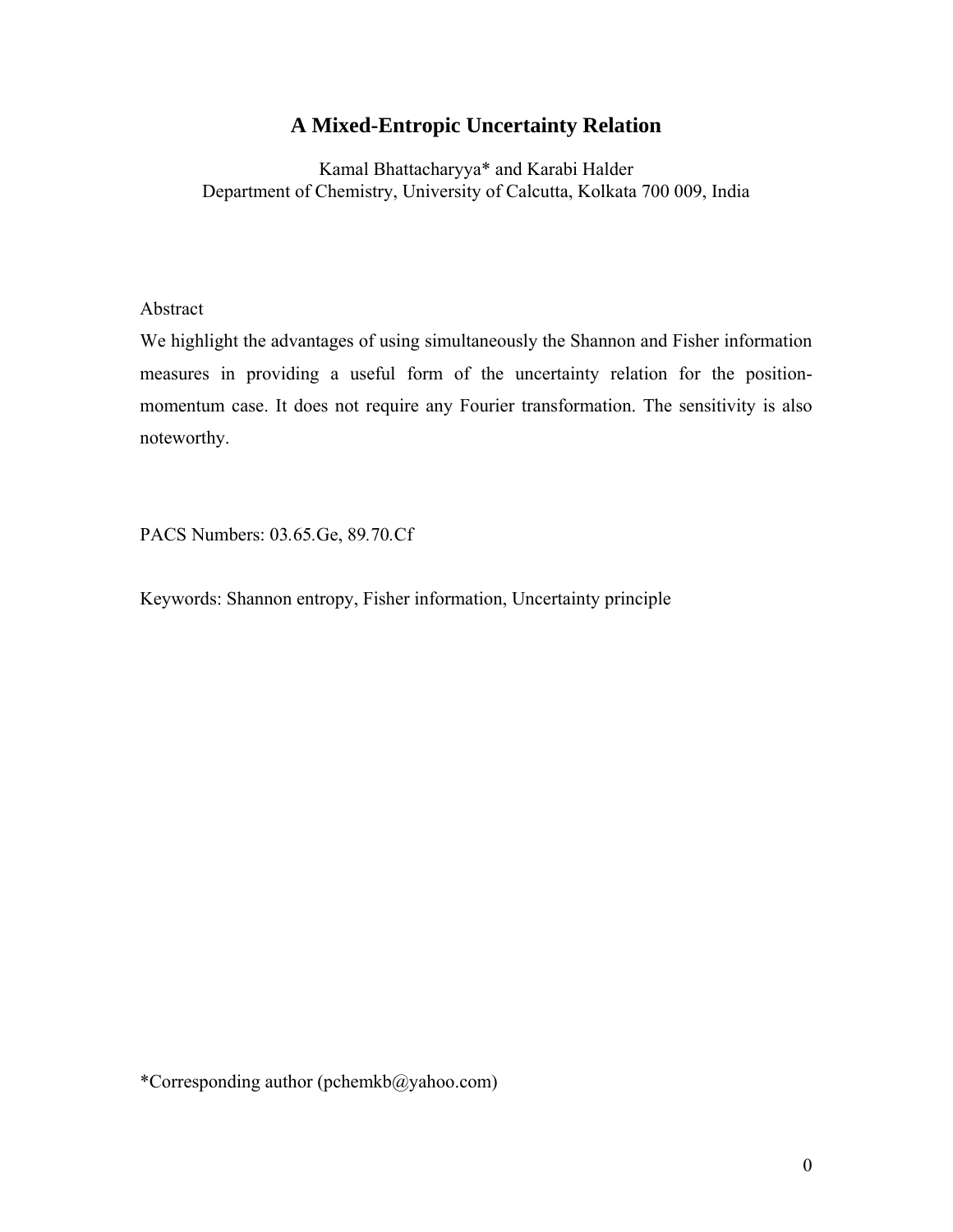### **1. Introduction**

 Heisenberg's uncertainty relation (UR) involving standard deviations of position *x* and reduced momentum  $k$  ( $k = p/h$ ) is expressed as [1]

$$
\sigma_x \sigma_k \geq \frac{1}{2} \,. \tag{1}
$$

The relation has later been extended to two arbitrary non-commuting observables [2]. A recent survey [3] has paid considerable attention to several points of this UR. However, it was also realized that  $\sigma_x$  is not always [4] a neat and physical measure of 'uncertainty' associated with the mean value of *x*. Such situations also include probability distributions (PD) like a Lorentzian for which  $\sigma_x = \infty$  and distributions with multiple peaks. To combat the latter, an 'equivalent width' concept [5] was put forward long back, but it did not gain much popularity. Instead, another form of the UR by involving Shannon entropy has received sufficient curiosity. This UR is succinctly represented as  $[6 - 9]$ 

$$
S_{S}(x) + S_{S}(k) \ge 1 + \ln(\pi), \qquad (2)
$$

where  $S_S(x)$  refers to the Shannon entropy in position space and is defined by

$$
S_{S}(x) = -\langle \ln(P(x)) \rangle , \qquad (3)
$$

with  $P(x)$  as the normalized PD. A similar definition for  $S<sub>S</sub>(k)$  follows with the corresponding PD  $\overline{P}(k)$  in *k*-space. If  $P(x) = |\Psi(x)|^2$ , then  $\overline{P}(k) = |\Phi(k)|^2$  such that functions  $\Psi(x)$  and  $\Phi(k)$  are Fourier transforms (FT) of each other:

$$
\Psi(x) = (1/\sqrt{2\pi}) \int_{-\infty}^{\infty} \Phi(k) \exp[i kx] dk; \n\Phi(k) = (1/\sqrt{2\pi}) \int_{-\infty}^{\infty} \Psi(x) \exp[-ikx] dx.
$$
\n(4)

The entropic UR (EUR), relation (2), has also been extended to general non-commuting observables [10].

 The Shannon entropy has received considerable popularity in a wide variety of contexts (see, e.g.,  $[11 - 16]$  and references quoted therein) starting from statistical mechanics [11, 12] to polymer chemistry [13], thermodynamics [14], quantum mechanics [15] and quantum chemistry [16]. So, EUR in the form (2) has received wide acceptance [4, 17]. As the next step, therefore, it has become natural to look for similar relations with other information measures. Thus, Rényi entropy has received some attention  $[18 - 20]$ ; the relevance of Tsallis entropy in the context of EUR has been explored  $[21 - 23]$ ;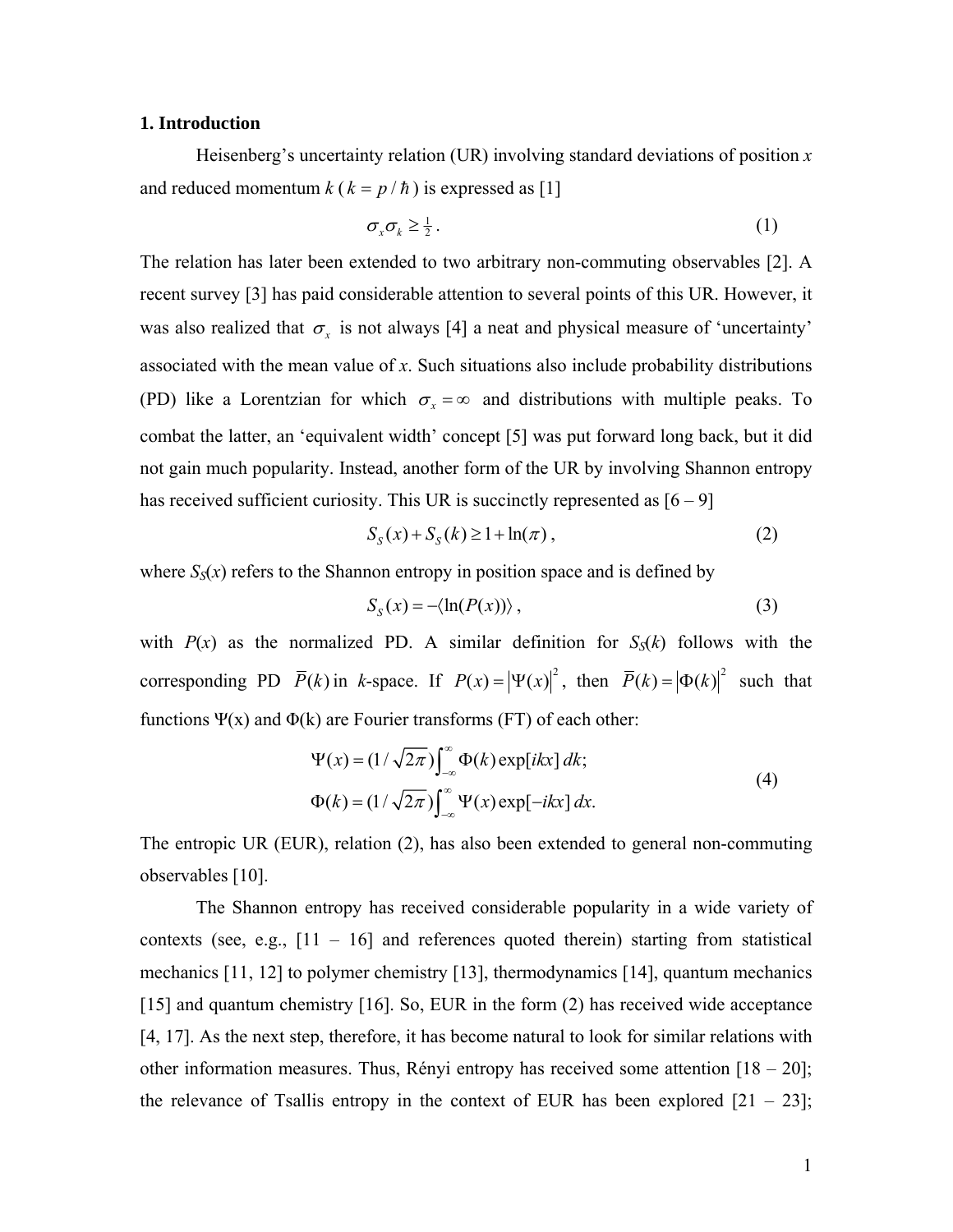finally, role of the Fisher information measure has also been noted [24, 25]. Still, one observes that it is EUR (2) that is the most popular one.

 The main difficulty with (2), however, is the FT part, unlike (1). More often than not, the transform is obtained only after cumbersome exercises. So, we like to modify (2) in such a way that any FT is avoided. We achieve this by recalling  $I_F(x)$ , the Fisher information in position space, a function of which replaces the  $S_{\rm S}(k)$  term in (2). This makes a concomitant change at the right side of (2) as well. But, we shall see that, while a Gaussian yields the equality here too, our form is sometimes more sensitive than (2).

## **2. The relation**

The Fisher information measure is defined by

$$
I_F(x) = \langle \left( d \ln(P(x)/dx)^2 \right) . \tag{5}
$$

For a real quantum-mechanical wave function, it is easy to check [15] that

$$
I_F(x) = 4\sigma_k^2. \tag{6}
$$

Coupled with (1), (6) yields the well-known Cramer-Rao inequality [24]. In this context, it is essential to point out that Hall [24] discussed at some length on the genesis of following two inequalities:

$$
\sqrt{2\pi e} \; \sigma_x \ge \exp[S_S(x)]; \tag{7a}
$$

$$
\exp[S_{S}(x)] \ge \sqrt{2\pi e / I_{F}(x)}\,. \tag{7b}
$$

Of these, the first one [(7a)] has received considerable concern because it shows directly that (2) offers a tighter inequality than (1). Indeed, this feature alone provides a strong motivation in switching over to (2) from (1). Need less to mention, the exact equality in either case follows for a Gaussian distribution.

We shall, on the other hand, concentrate on the second inequality 7(b) on which only scanty attention was paid. A slight rearrangement leads us to

$$
S_{S}(x) + \frac{1}{2}\ln(I_{F}(x)) \ge \frac{1}{2}\ln(2\pi e) \,.
$$
 (8)

If we compare  $(8)$  with  $(2)$ , it becomes apparent that the second term at the left of  $(8)$ accounts, in effect, for  $S_0(k)$ . This identification has a nice physical appeal [15]. As the Fisher information in position space increases, the same in *k*-space decreases and hence the entropy increases. Effectively, thus, (8) becomes the new EUR. Here, the FT part is avoided naturally. One can put (8) more succinctly as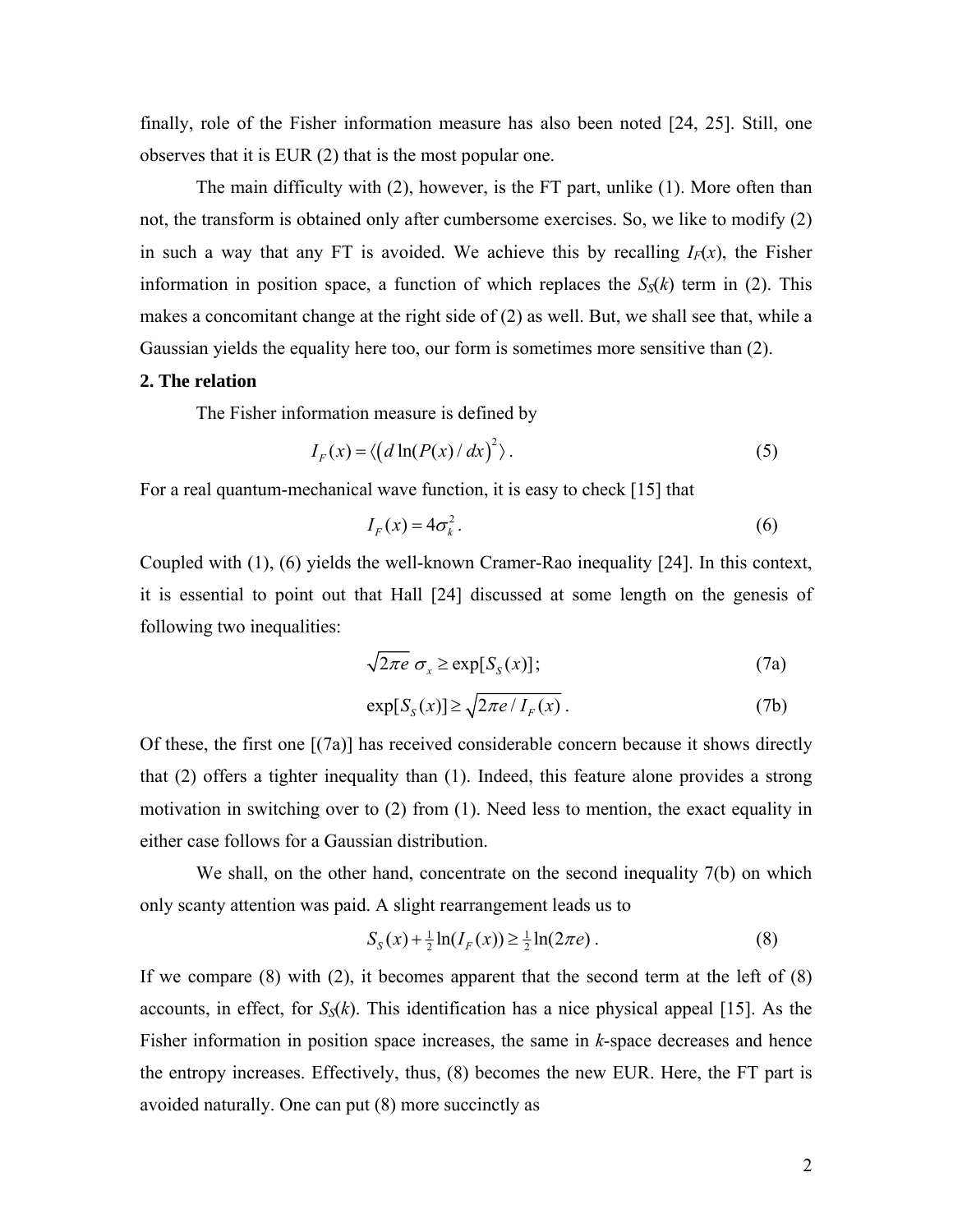$$
S_S(x) + S_F(k) \ge \frac{1}{2} \ln(2\pi e) \tag{9}
$$

where

$$
S_S(k) \sim \overline{S}_F(k) = \frac{1}{2} \ln(I_F(x)) \,. \tag{10}
$$

Note that we have used here  $\overline{S}_F(k)$  to denote a derived Fisher entropy. One might, for example, define a true Fisher entropy in *k*-space as

$$
S_F(k) = -\ln(I_F(k)),\tag{11}
$$

but that will again invite the FT, and hence is of little use here.

#### **3. Some advantages**

 Let us choose a few test cases to see how quickly one can compute the desired quantities:

**Case (i):** For  $P(x) = (2/L)\sin^2(n\pi x/L)$  with x in  $(0, L)$ , we find

$$
S_{S}(x) + \overline{S}_{F}(k) \ge 2\ln(2) + \ln(\pi) - 1 + \ln(n) \approx 1.53 + \ln(n). \tag{12}
$$

This PD refers to the quantum-mechanical particle in a 1-d box model. Here, we notice that the entropy sum increases linearly with the logarithm of the quantum number. At large *n*, this is virtually equal to the number of zeroes of the PD. Indeed, we may appreciate that, while (12) is exact, such a dependence of the left side on the logarithm of the number of zeroes is a general semiclassical result for bound stationary states of any 1 dimensional potential. Actually, on employing the Wilson-Sommerfeld quantization rule, one finds [15] that

$$
\overline{S}_S(x) + \overline{S}_F(k) = \ln(2\pi) + \ln(n),\tag{13}
$$

where

$$
\overline{S}_S(x) = -\ln(\langle P(x) \rangle)
$$
 (14)

and it satisfies (see also Sec. IV of ref. [15])

$$
S_{S}(x) \ge \overline{S}_{S}(x). \tag{15}
$$

We thus note two more aspects of the problem. First, the appearance of  $\overline{S}_F(k)$  in the present context is a natural one. Secondly, (13) and (15) yield

$$
S_{S}(x) + \overline{S}_{F}(k) \ge \ln(2\pi)
$$
\n(16)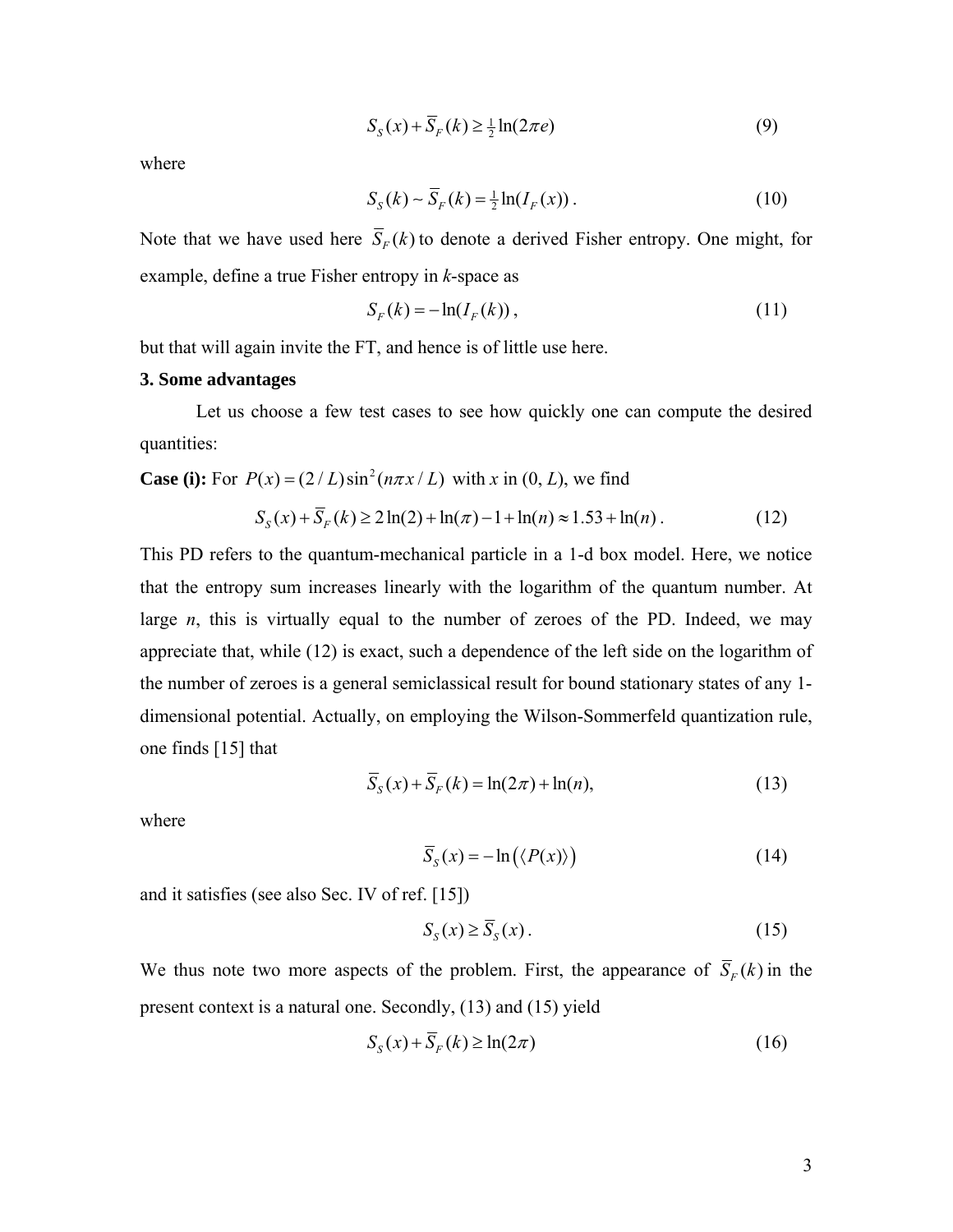for the lowest  $(n = 1)$  quantum state. While semiclassical results are usually valid in the *n*  $\rightarrow \infty$  limit, (16) is not too far from the exact inequality (8). In view of the current interest in  $I_F$  for Schrödinger energy eigenfunctions [26], such a result is worth mentioning.

**Case (ii):** With  $P(x) = (\alpha / \pi)(\alpha^2 + x^2)^{-1}$  and x in (-∞, ∞), it turns out that

$$
S_{S}(x) + S_{F}(k) \ge \frac{3}{2}\ln(2) + \ln(\pi) \approx 2.18. \tag{17}
$$

We talked about this Lorentzian PD earlier where the UR (1) fails to perform. Here, however, we notice how quickly one obtains a neat result.

**Case (iii):** We next choose  $P(x) = 4\pi (\alpha / \pi)^{3/2} x^2 \exp[-\alpha x^2]$  with x in  $(0, \infty)$ . One finds here that

$$
S_{S}(x) + \overline{S}_{F}(k) \ge \frac{1}{2} \ln(6\pi) + \gamma - \frac{1}{2} \approx 1.55, \tag{18}
$$

where *γ* is the Euler constant. This PD corresponds to the classical Maxwell speed distribution and, therefore, (18) shows the applicability of EUR to such a classical case too. Indeed, to incorporate such classical PD, we have deliberately avoided any reference to  $\hbar$  at the outset and used the variable *k* instead of  $p$ .

**Case (iv):** We finally choose  $P(x) = (2\alpha^3 / \pi)(\alpha^2 + x^2)^{-2}$  with x in  $(-\infty, \infty)$ . This PD leads one to the result

$$
S_{S}(x) + \overline{S}_{F}(k) \ge \frac{7}{2}\ln(2) + \ln(\pi) - 2 \approx 1.57
$$
 (19)

This particular example has a special appeal. Going over to  $\overline{P}(k)$ , we obtain for this case

$$
S_S(x) + S_S(k) = 3\ln(2) + \ln(\pi) - 1 \approx 1.079 + \ln(\pi). \tag{20}
$$

This result may be contrasted with (19). One notes that this non-Gaussian PD reveals a deviation of about 10.7% in the EUR (8) from the result for a Gaussian while (20) shows that the value departs from the equality only by 3.7% when one opts for EUR (2). Such an outcome brings to light that, in situations, form  $(8)$  may be more sensitive than  $(2)$  as well. Actually, this deviation should have a direct link with the overlap of a chosen function with a Gaussian. Further work along this direction may be useful.

#### **4. Conclusion**

 In summary, the use of mixed entropies in constructing EUR has not been tried so far. We have found here a form of EUR [see (8)] by invoking simultaneously the Shannon and Fisher information measures. It is simple and applicable to both classical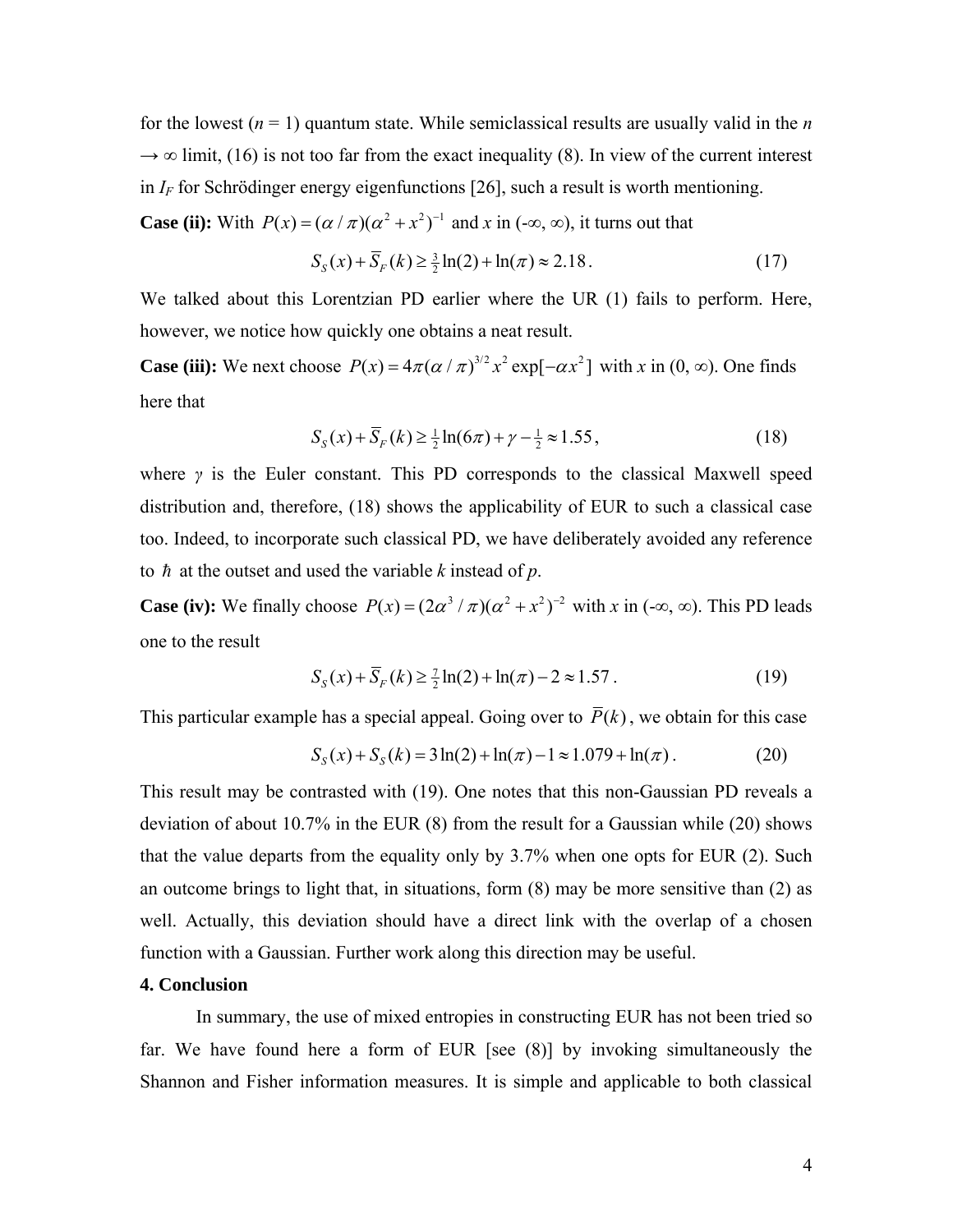and quantum PD. It does not require any FT. Sometimes, it is more sensitive than the parent form (2). Its semiclassical relevance in the context of Schrödinger eigenvalue problems is also notable. Further exploration with this form vis-à-vis other forms of EUR may be worthwhile. The derived Fisher entropy in *k*-space may also find other interesting applications.

#### **References**

- 1. W. Heisenberg, Z. Phys*.* **43**, 172 (1927).
- 2. H. P. Robertson, Phys. Rev*.* **34**, 163 (1929).
- 3. P. Busch, T. Heinonen and P. Lahti, Phys. Rep. **452**, 155 (2007).
- 4. I. Bialynicki-Birula and L. Rudnicki, in *Statistical Complexity*, ed. K. D. Sen, Springer, Dordrecht (2011), Ch. 1.
- 5. M. Bauer and P. A. Mello, Proc. Natl. Acad. Sci. USA **73**, 283 (1976).
- 6. I. I. Hirschman, Am. J. Math*.* **79**, 15 (1957).
- 7. I. Bialynicki-Birula and J. Mycielski, Commun. Math. Phys. **44**, 129 (1975).
- 8. D. Deutsch, Phys. Rev. Lett. **50**, 631 (1983).
- 9. M. H. Partovi, Phys. Rev. Lett. **50**, 1883 (1983).
- 10. V. Majern´ık and L. Richterek, Eur. J. Phys. **18**, 79 (1997).
- 11. R. D. Levine and M. Tribus, eds. *The Maximum Entropy Formalism*, MIT Press, Cambridge, MA (1979).
- 12. B. Buck and V. A. Macaulay, eds. *Maximum Entropy in Action*, OUP, Oxford (1991).
- 13. G. La Penna, J. Chem. Phys. **119**, 8162 (2003).
- 14. A. Antoniazzi, D. Fanelli, J. Barre, P-H. Chavanis, T. Dauxois and S. Ruffo, Phys.
- Rev. E **75**, 011112 (2007).
- 15. C. Das and K. Bhattacharyya, Phys. Rev. A **79**, 012107 (2009).
- 16. S. Noorizadeh and E. Shakerzadeh, Phys. Chem. Chem. Phys. **12**, 4742 (2010).
- 17. S. Wehner and A. Winter, New J. Phys. **12**, 025009 (2010).
- 18. I. Bialynicki-Birula and L. Rudnicki, Phys. Rev. A **74**, 052101 (2006).
- 19. S. Zozor, M. Portesi and C. Vignat, Physica A **387**, 4800 (2008).
- 20. A. E. Rastegin, J. Phys. A: Math. Theor. **43,** 155302 (2010).
- 21. A. K. Rajagopal, Phys. Lett. A **205**, 32 (1995).